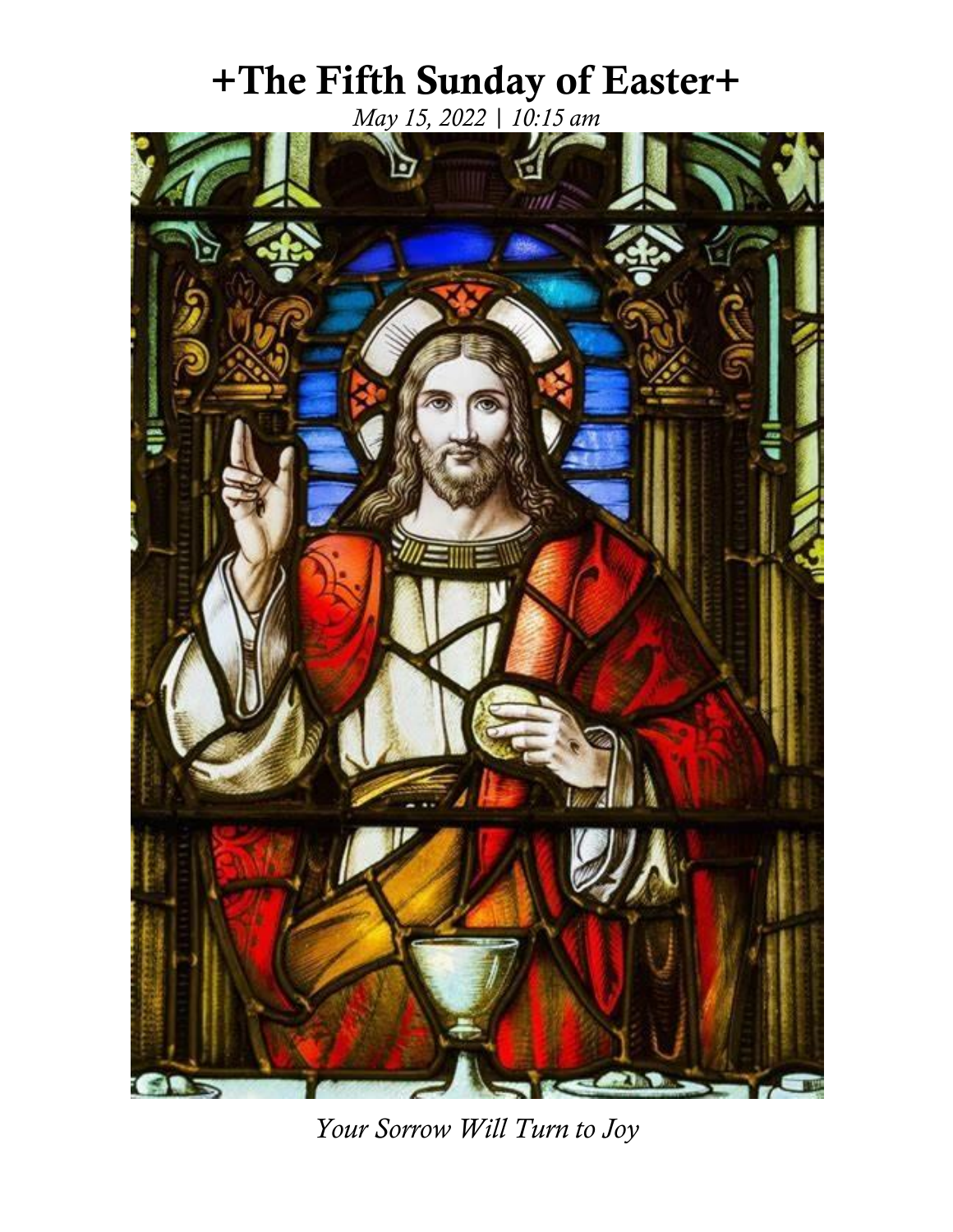# **The Divine Service**

| Liturgy Note: Our Lenten season of preparation is ended, and joyous feast of holy Easter is<br>here. Alleluia! We return to Setting III for the Divine Service.     |           |
|---------------------------------------------------------------------------------------------------------------------------------------------------------------------|-----------|
| The following may be prayed before the Service:                                                                                                                     |           |
| O LORD, I love the habitation of your house,<br>and the place where your glory dwells.                                                                              | Ps. 26:8  |
| As a deer pants for flowing streams,<br>so pants my soul for you, O God.                                                                                            | Ps. 42:1  |
| For a day in your courts is better<br>than a thousand elsewhere.<br>I would rather be a doorkeeper in the house of my God<br>than dwell in the tents of wickedness. | Ps. 84:10 |
| $\Lambda$ leaded to $C_{\Omega}$ decorrectly $\Gamma$ at least $\Gamma$ will come eight that he was in the multitude of thy measure                                 |           |

Almighty God, heavenly Father, I will come into thy house in the multitude of thy mercy and in thy fear will I worship toward thy holy temple. Lead me, O Lord, in thy righteousness; make thy way straight before my face. Make me to go in the path of thy commandments, for thou art the God of my salvation. Amen.

### **Opening Hymn | 818 In Thee Is Gladness**

# **Confession and Absolution**

*The sign of the cross may be made by all in remembrance of their Baptism.*

- P In the name of the Father and of the T Son and of the Holy Spirit. **Amen.**
- P Beloved in the Lord! Let us draw near with a true heart and confess our sins unto God our Father, beseeching Him in the name of our Lord Jesus Christ to grant us forgiveness.
- P Our help is in the name of the Lord,
- C **who made heaven and earth.**
- P I said, I will confess my transgressions unto the Lord,
- C **and You forgave the iniquity of my sin.**
- P O almighty God, merciful Father,
- C **I, a poor, miserable sinner, confess unto You all my sins and iniquities with which I have ever offended You and justly deserved Your temporal and eternal**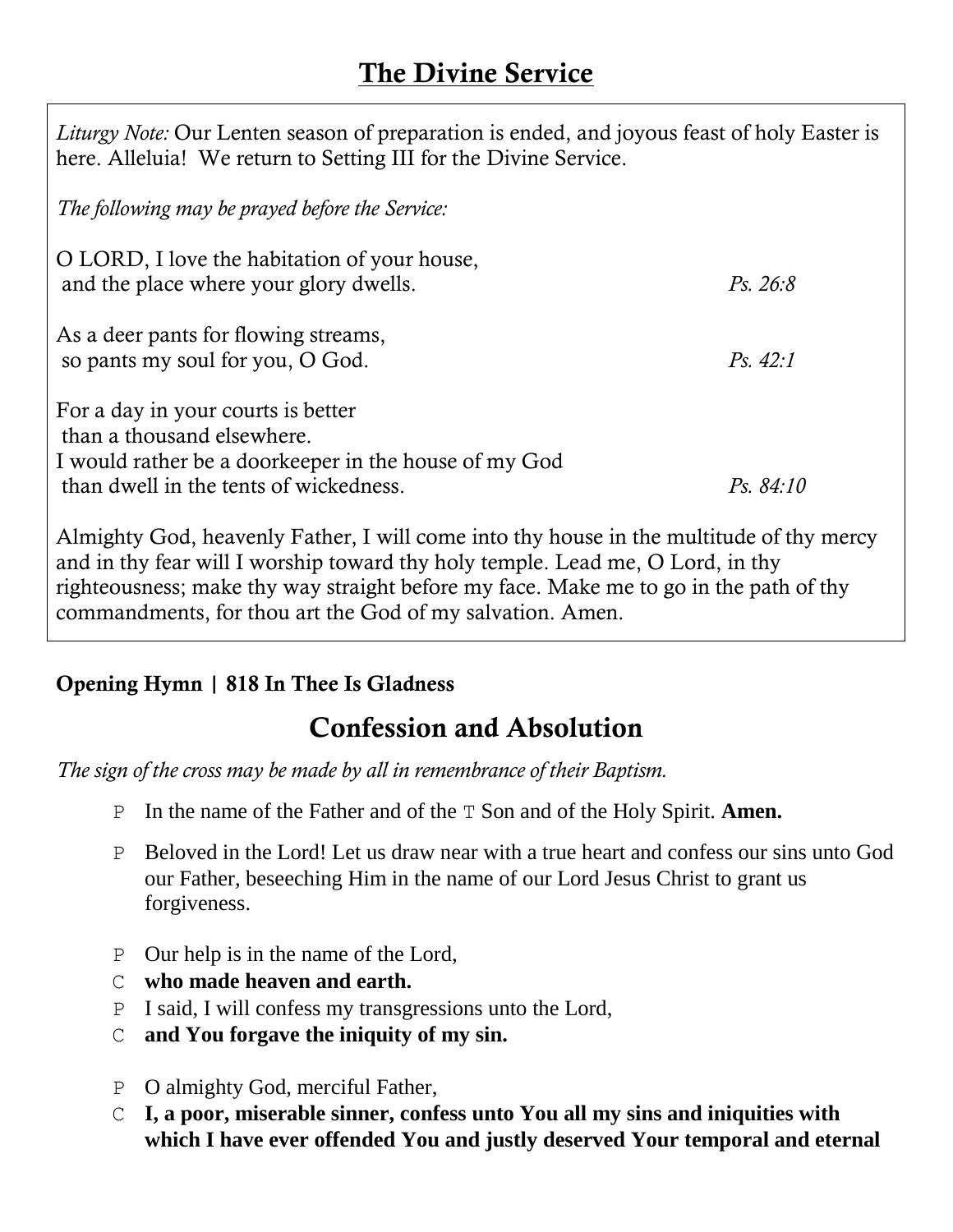**punishment. But I am heartily sorry for them and sincerely repent of them, and I pray You of Your boundless mercy and for the sake of the holy, innocent, bitter sufferings and death of Your beloved Son, Jesus Christ, to be gracious and merciful to me, a poor, sinful being.**

P Upon this your confession, I, by virtue of my office, as a called and ordained servant of the Word, announce the grace of God unto all of you, and in the stead and by the command of my Lord Jesus Christ I forgive you all your sins in the name of the Father and of the T Son and of the Holy Spirit.

C **Amen.**

## **The Service of the Word**

**Introit** *Psalm 98:2–6; antiphon: v. 1*

#### *Oh sing to the LORD a new song, for he has done marvelous things! His right hand and his holy arm have worked salvation for him.*

#### **The LORD has made known his salvation;**

**he has revealed his righteousness in the sight of the nations.**

He has remembered his steadfast love and faithfulness to the house of Israel.

All the ends of the earth have seen the salvation of our God.

#### **Make a joyful noise to the LORD, all the earth;**

**break forth into joyous song and sing praises!**

Sing praises to the LORD with the lyre,

with the lyre and the sound of melody!

#### **With trumpets and the sound of the horn make a joyful noise before the King, the LORD!**



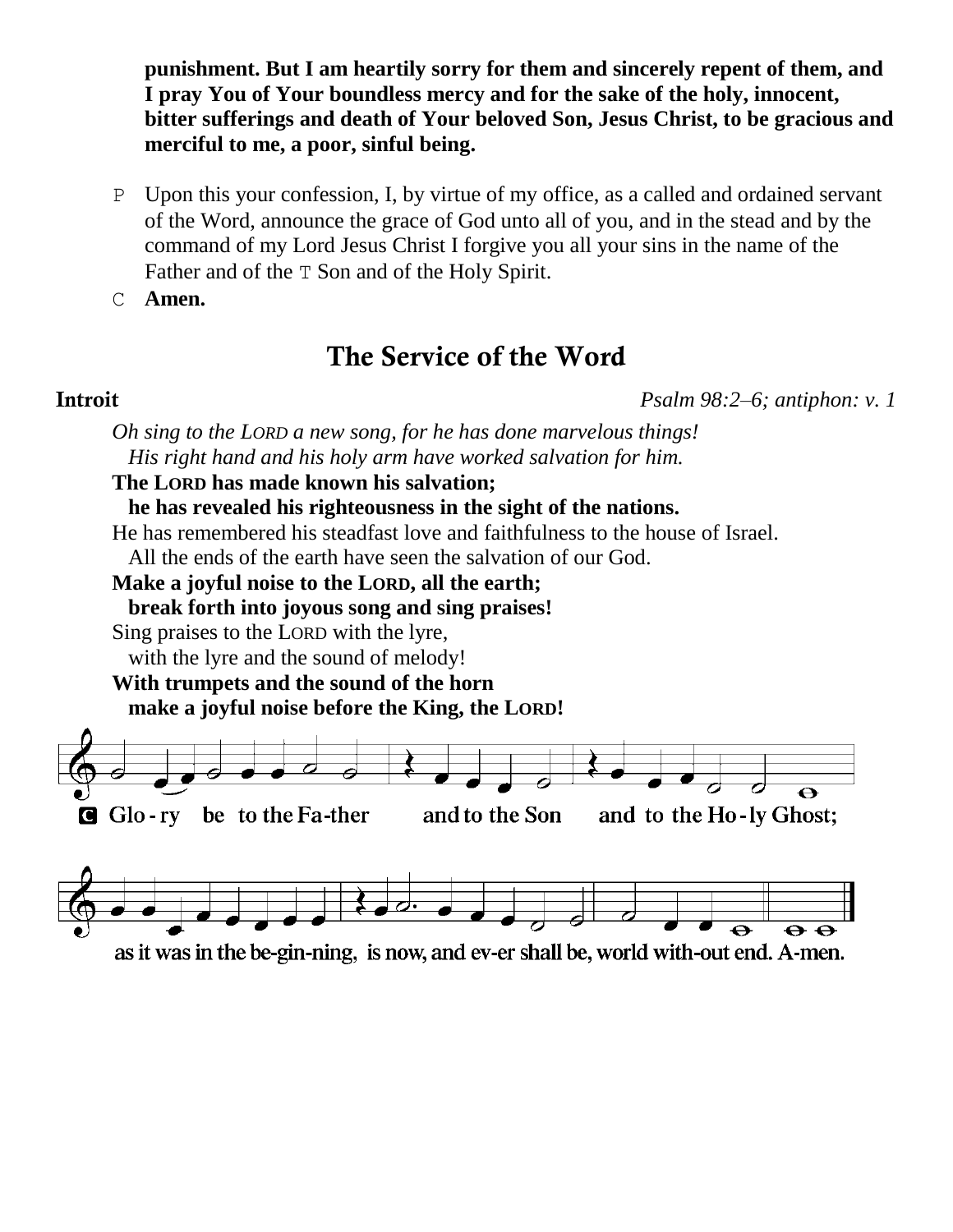*Oh sing to the LORD a new song, for he has done marvelous things! His right hand and his holy arm have worked salvation for him.*

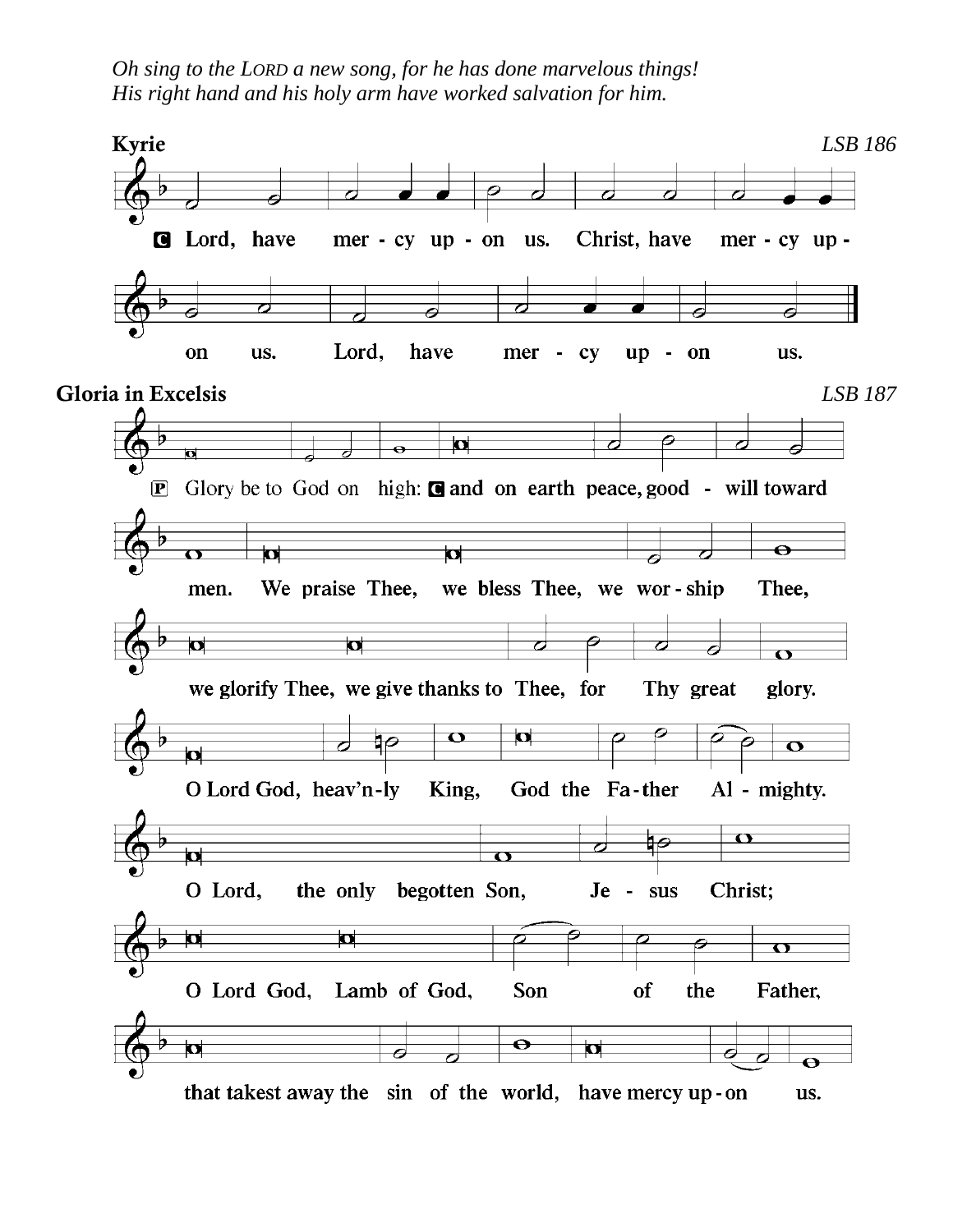



P Let us pray.

O God, You make the minds of Your faithful to be of one will. Grant that we may love what You have commanded and desire what You promise, that among the many changes of this world our hearts may be fixed where true joys are found; through Jesus Christ, Your Son, our Lord, who lives and reigns with You and the Holy Spirit, one God, now and forever.

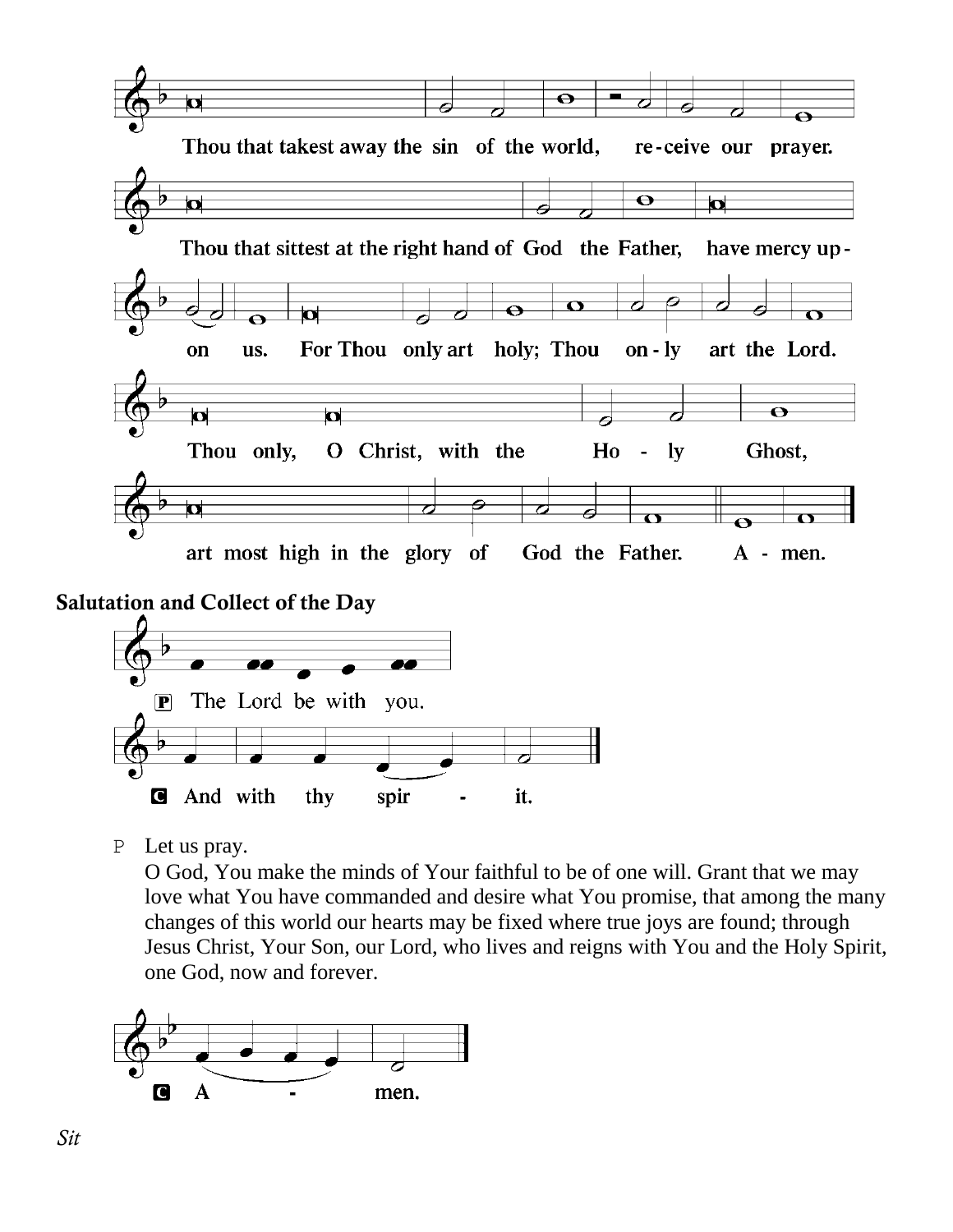#### **First Reading** *Acts 11:1–18*

<sup>1</sup>Now the apostles and the brothers who were throughout Judea heard that the Gentiles also had received the word of God.  ${}^{2}$ So when Peter went up to Jerusalem, the circumcision party criticized him, saying, <sup>3</sup> You went to uncircumcised men and ate with them." <sup>4</sup>But Peter began and explained it to them in order: <sup>5</sup> I was in the city of Joppa praying, and in a trance I saw a vision, something like a great sheet descending, being let down from heaven by its four corners, and it came down to me. <sup>6</sup> Looking at it closely, I observed animals and beasts of prey and reptiles and birds of the air. <sup>7</sup>And I heard a voice saying to me, 'Rise, Peter; kill and eat.' <sup>8</sup>But I said, 'By no means, Lord; for nothing common or unclean has ever entered my mouth.<sup>9</sup>But the voice answered a second time from heaven, 'What God has made clean, do not call common.' <sup>10</sup>This happened three times, and all was drawn up again into heaven.  $\frac{11}{4}$ And behold, at that very moment three men arrived at the house in which we were, sent to me from Caesarea. <sup>12</sup>And the Spirit told me to go with them, making no distinction. These six brothers also accompanied me, and we entered the man's house. <sup>13</sup>And he told us how he had seen the angel stand in his house and say, 'Send to Joppa and bring Simon who is called Peter; <sup>14</sup>he will declare to you a message by which you will be saved, you and all your household.' <sup>15</sup>As I began to speak, the Holy Spirit fell on them just as on us at the beginning.  $\frac{16}{6}$ And I remembered the word of the Lord, how he said, 'John baptized with water, but you will be baptized with the Holy Spirit.' <sup>17</sup>If then God gave the same gift to them as he gave to us when we believed in the Lord Jesus Christ, who was I that I could stand in God's way?" <sup>18</sup>When they heard these things they fell silent. And they glorified God, saying, "Then to the Gentiles also God has granted repentance that leads to life."

AThis is the Word of the Lord.

C **Thanks be to God.**

#### **Epistle** *Revelation 21:1–7*

<sup>1</sup>Then I saw a new heaven and a new earth, for the first heaven and the first earth had passed away, and the sea was no more.  ${}^{2}$ And I saw the holy city, new Jerusalem, coming down out of heaven from God, prepared as a bride adorned for her husband. <sup>3</sup>And I heard a loud voice from the throne saying, "Behold, the dwelling place of God is with man. He will dwell with them, and they will be his people, and God himself will be with them as their God. <sup>4</sup>He will wipe away every tear from their eyes, and death shall be no more, neither shall there be mourning nor crying nor pain anymore, for the former things have passed away."

 $<sup>5</sup>$ And he who was seated on the throne said, "Behold, I am making all things new." Also</sup> he said, "Write this down, for these words are trustworthy and true." <sup>6</sup>And he said to me, "It is done! I am the Alpha and the Omega, the beginning and the end. To the thirsty I will give from the spring of the water of life without payment. <sup>7</sup>The one who conquers will have this heritage, and I will be his God and he will be my son."

- P This is the Gospel of the Lord.
- C **Thanks be to God.**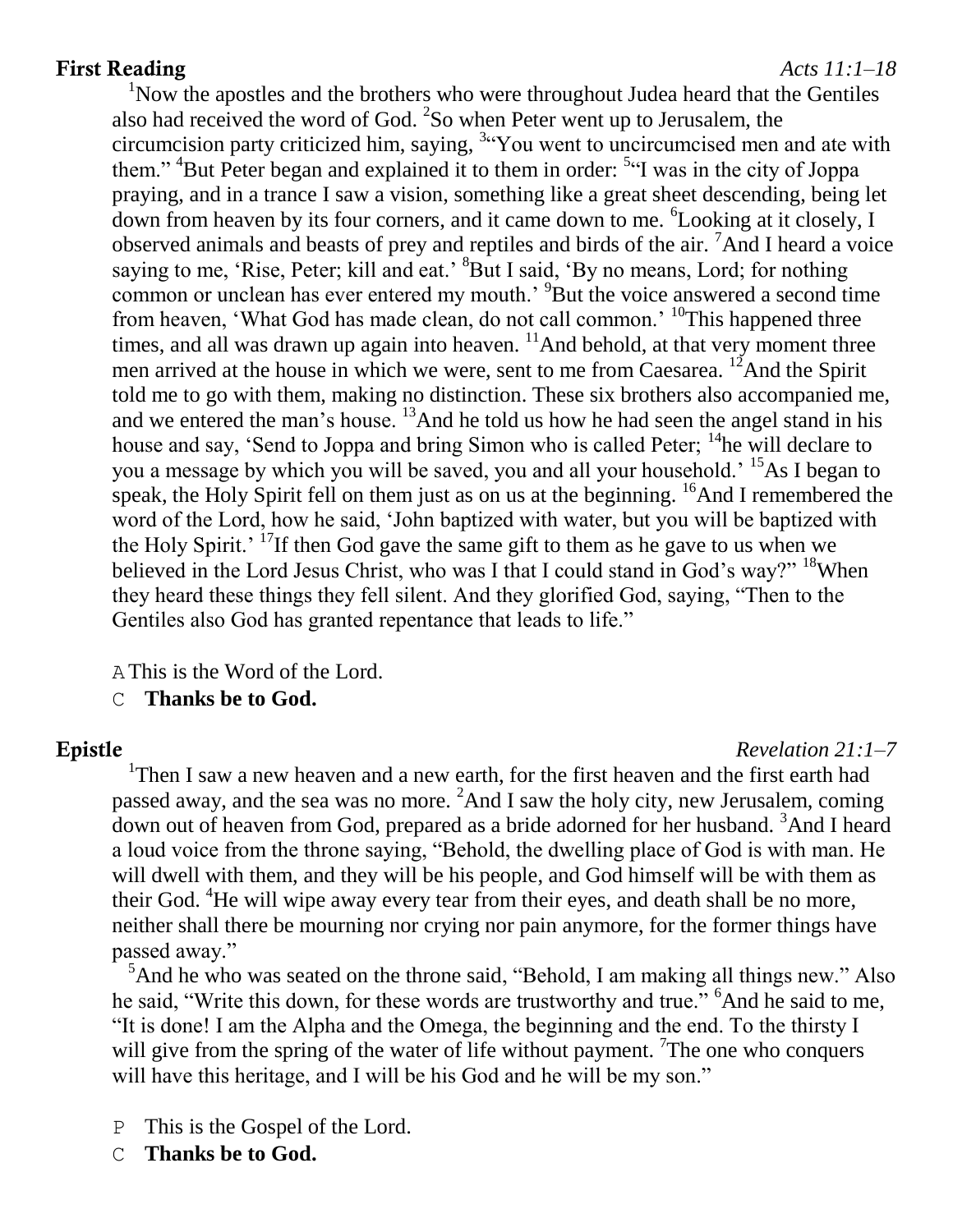# *Stand Face the cross as it enters the nave.*



<sup>12</sup>[Jesus said:] "I still have many things to say to you, but you cannot bear them now. <sup>13</sup>When the Spirit of truth comes, he will guide you into all the truth, for he will not speak on his own authority, but whatever he hears he will speak, and he will declare to you the things that are to come. <sup>14</sup>He will glorify me, for he will take what is mine and declare it to you. <sup>15</sup>All that the Father has is mine; therefore I said that he will take what is mine and declare it to you.

 $164$ . A little while, and you will see me no longer; and again a little while, and you will see me." <sup>17</sup>So some of his disciples said to one another, "What is this that he says to us, 'A little while, and you will not see me, and again a little while, and you will see me'; and, 'because I am going to the Father'?" <sup>18</sup>So they were saying, "What does he mean by 'a little while'? We do not know what he is talking about." <sup>19</sup>Jesus knew that they wanted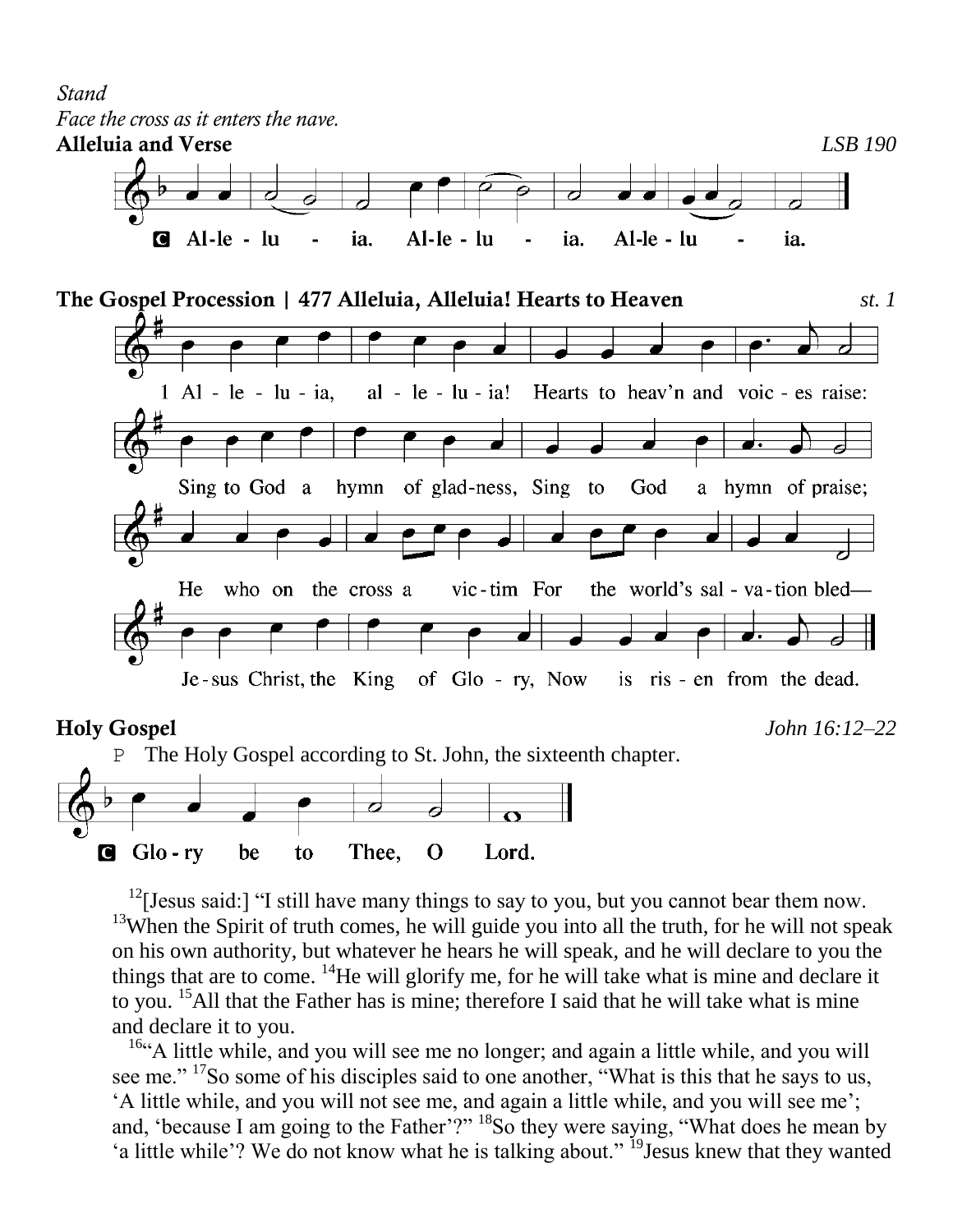to ask him, so he said to them, "Is this what you are asking yourselves, what I meant by saying, 'A little while and you will not see me, and again a little while and you will see me'?  ${}^{20}$ Truly, truly, I say to you, you will weep and lament, but the world will rejoice. You will be sorrowful, but your sorrow will turn into joy. <sup>21</sup>When a woman is giving birth, she has sorrow because her hour has come, but when she has delivered the baby, she no longer remembers the anguish, for joy that a human being has been born into the world. <sup>22</sup>So also you have sorrow now, but I will see you again and your hearts will rejoice, and no one will take your joy from you."

P This is the Gospel of the Lord.



**The Nicene Creed** *back cover of the hymnal*

### *Sit* **Hymn of the Day | 633 At the Lamb's High Feast We Sing**

#### **Sermon**

*At the close of the sermon, stand, as the pastor speaks the following blessing:*

- P The peace of God, which passes all understanding, keep your hearts and minds in Christ Jesus unto life everlasting!
- C **Amen.**

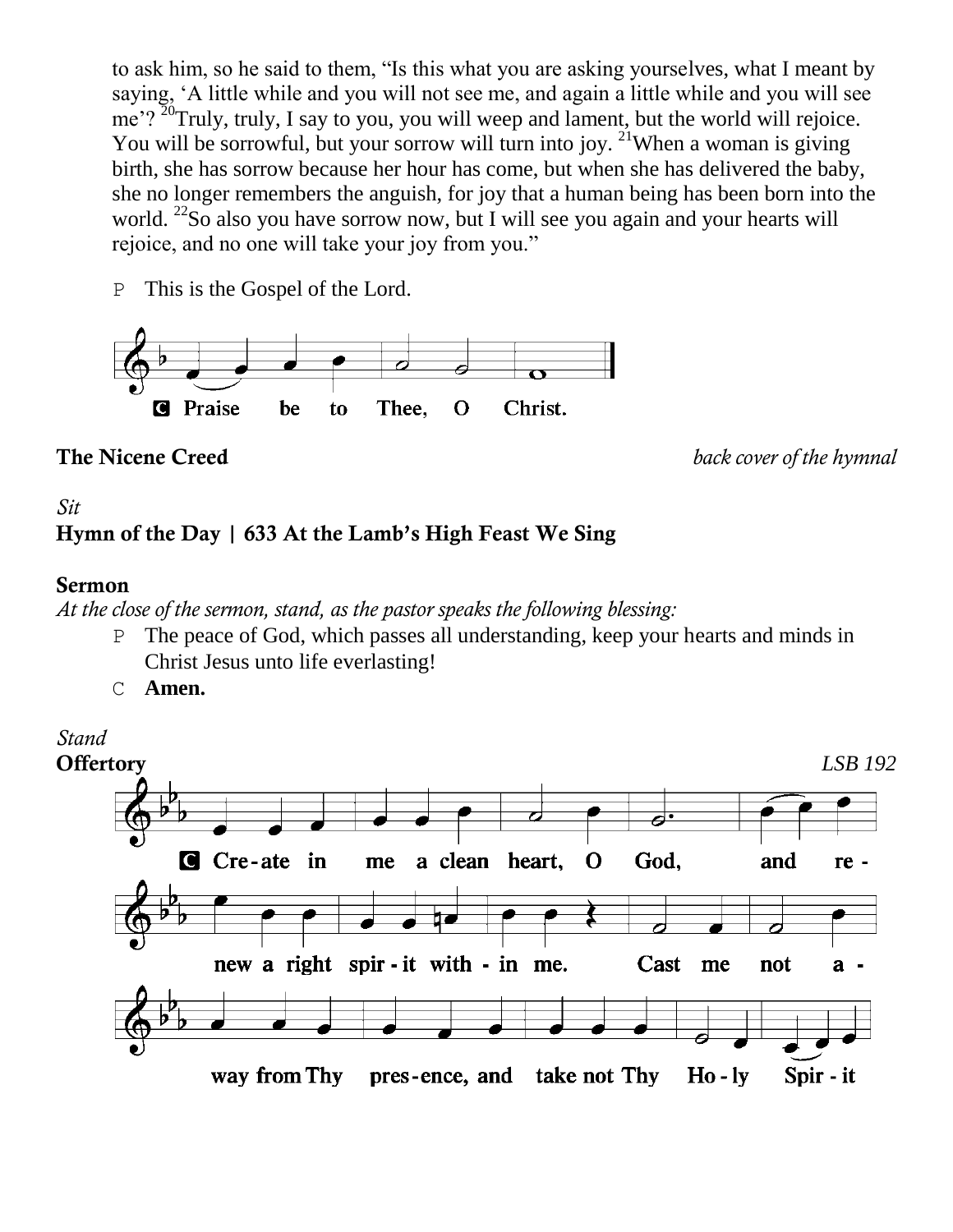

**Prayer of the Church**

**The Service of the Sacrament**



P It is truly meet, right, and salutary that we should at all times and in all places give thanks to You, holy Lord, almighty Father, everlasting God. And most especially are we bound to praise You on this day for the glorious resurrection of Your Son, Jesus Christ, the very Paschal Lamb, who was sacrificed for us and bore the sins of the world. By His dying He has destroyed death, and by His rising again He has restored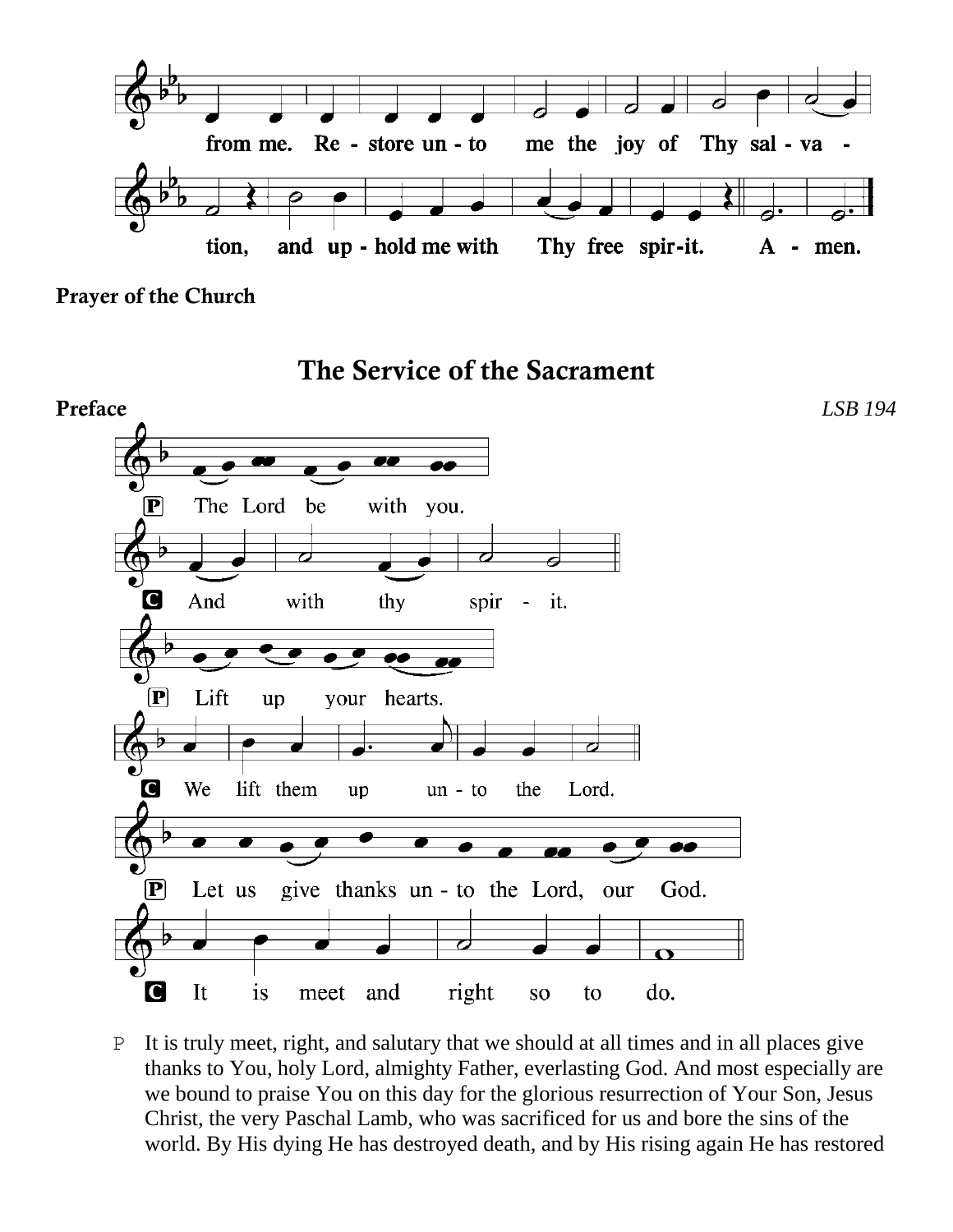to us everlasting life. Therefore with Mary Magdalene, Peter and John, and with all the witnesses of the resurrection, with angels and archangels, and with all the company of heaven we laud and magnify Your glorious name, evermore praising You and saying:



#### **Lord's Prayer** *LSB 196*

### **The Words of Our Lord** *LSB 197*

P Our Lord Jesus Christ, on the night when He was betrayed, took bread, and when He had given thanks, He broke it and gave it to the disciples and said: "Take, eat; this is My  $T$  body, which is given for you. This do in remembrance of Me."

In the same way also He took the cup after supper, and when He had given thanks, He gave it to them, saying: "Drink of it, all of you; this cup is the new testament in My T blood, which is shed for you for the forgiveness of sins. This do, as often as you drink it, in remembrance of Me."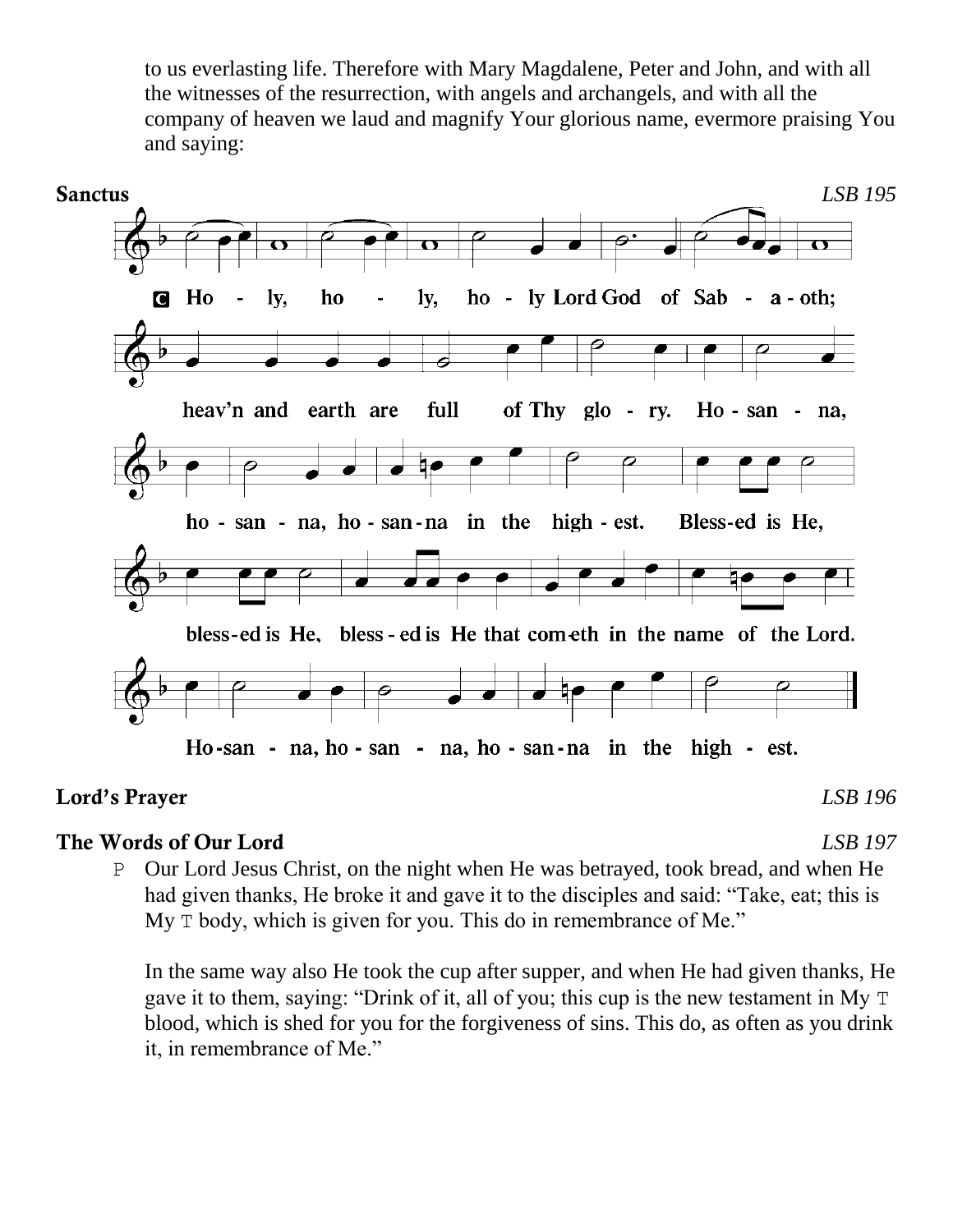

#### **Distribution**

# **Holy Communion at St. Paul**

Our congregation confesses the bodily presence of Jesus Christ in the Sacrament of the Altar. To care for those who are about to receive the Body and Blood of Jesus Christ, the Altar is open to those baptized Christians who repent of their sins, have been catechized in the Faith, and are members of our congregation, another congregation of The Lutheran Church—Missouri Synod, or of another Church body with whom we are in fellowship. If you have not communed in a year or are visiting, please speak with one of our Pastors before communing today.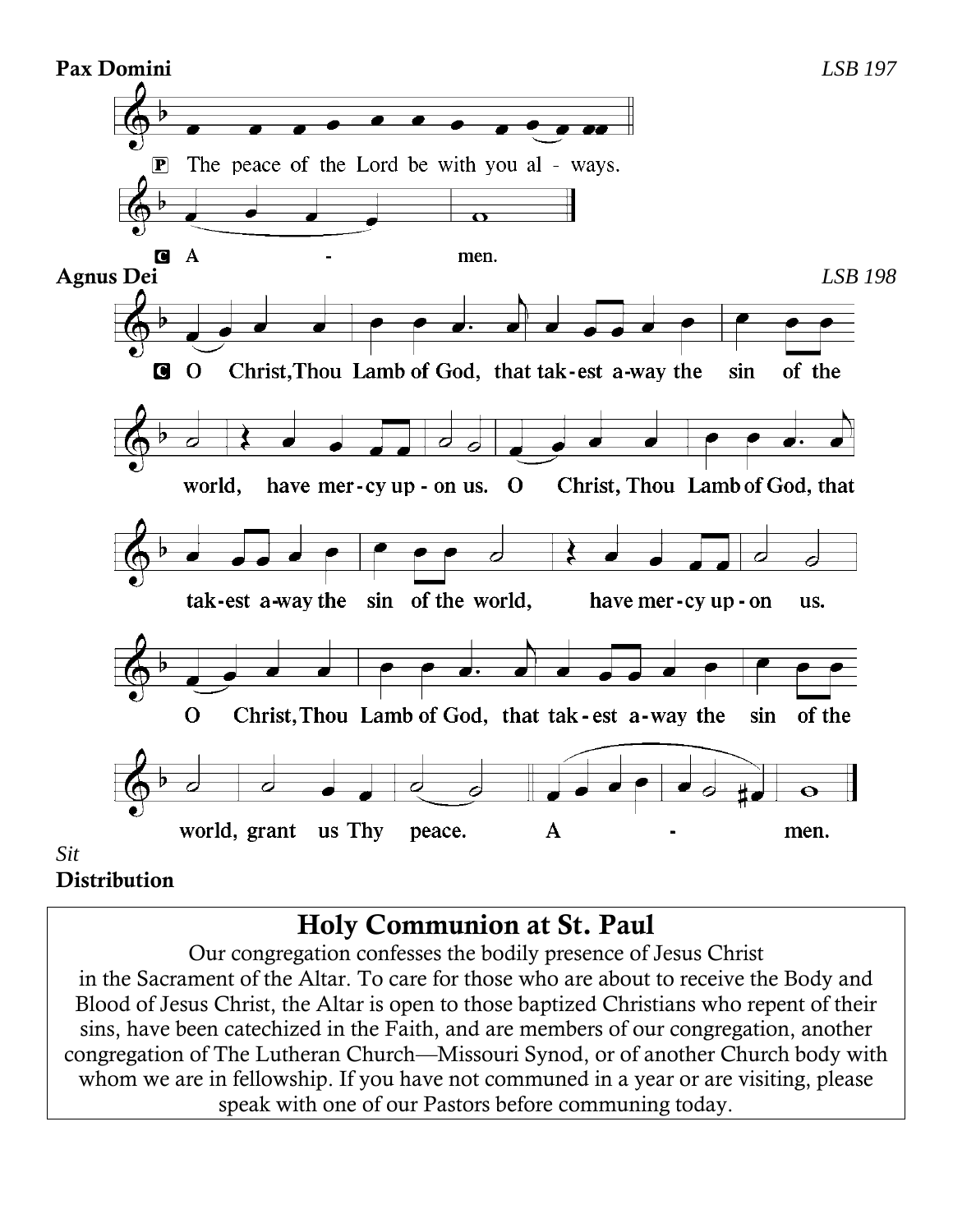**Distribution Hymn | 478 The Day of Resurrection**

**Distribution Hymn | 467 Awake, My Heart, with Gladness**

**Distribution Hymn | 474 Alleluia! Jesus Is Risen**

*Stand*

#### **The Dismissal**

- P The holy body and precious blood of our Lord and Savior Jesus Christ strengthen and keep you in the one true faith unto life +everlasting! Depart in peace.
- C **Amen.**

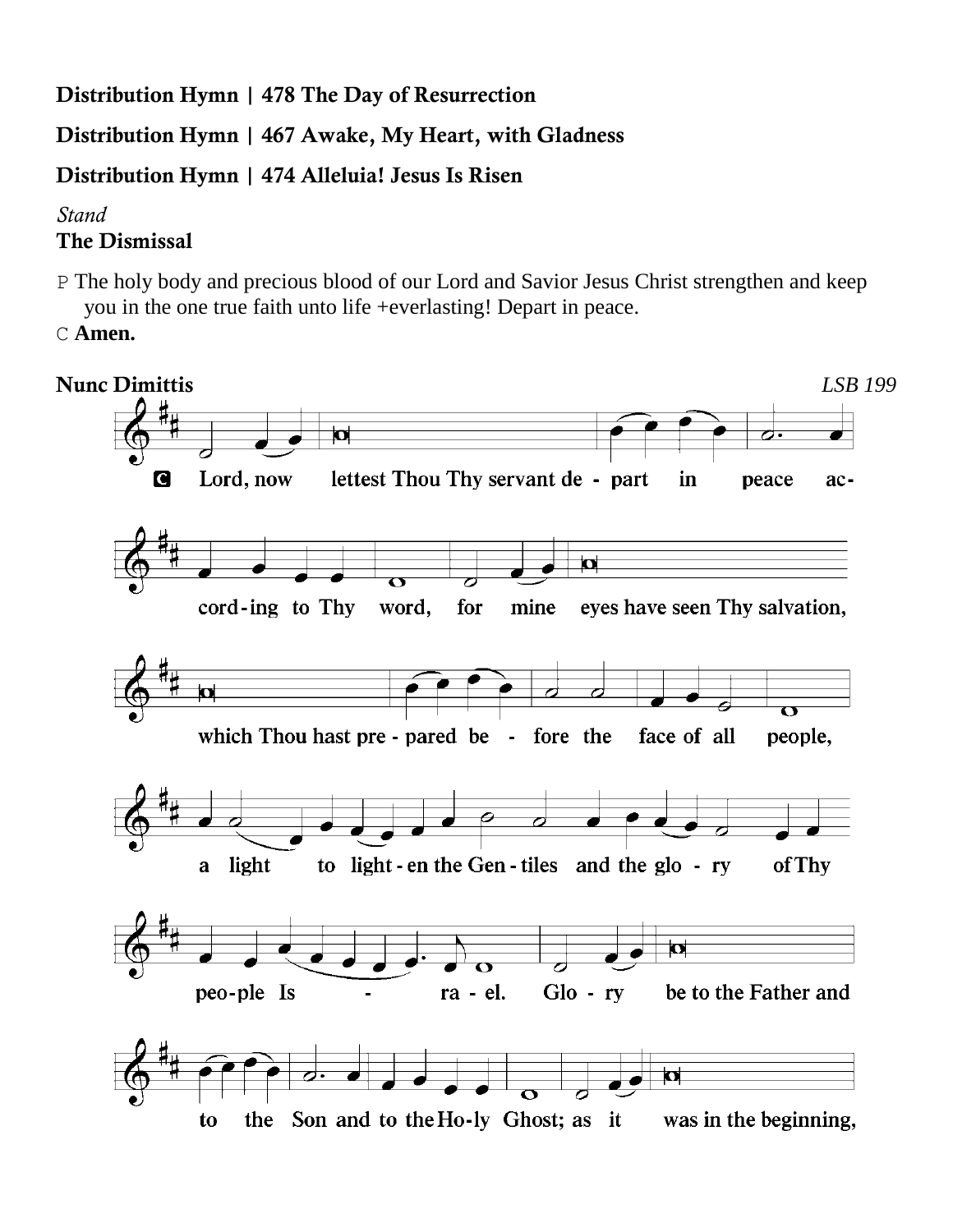

#### **Post-Communion Collect**

A Let us pray. We give thanks to You, almighty God, that You have refreshed us through this salutary gift, and we implore You that of Your mercy You would strengthen us through the same in faith toward You and in fervent love toward one another; through Jesus Christ, Your Son, our Lord, who lives and reigns with You and the Holy Spirit, one God, now and forever. **Amen.**

#### **Salutation**

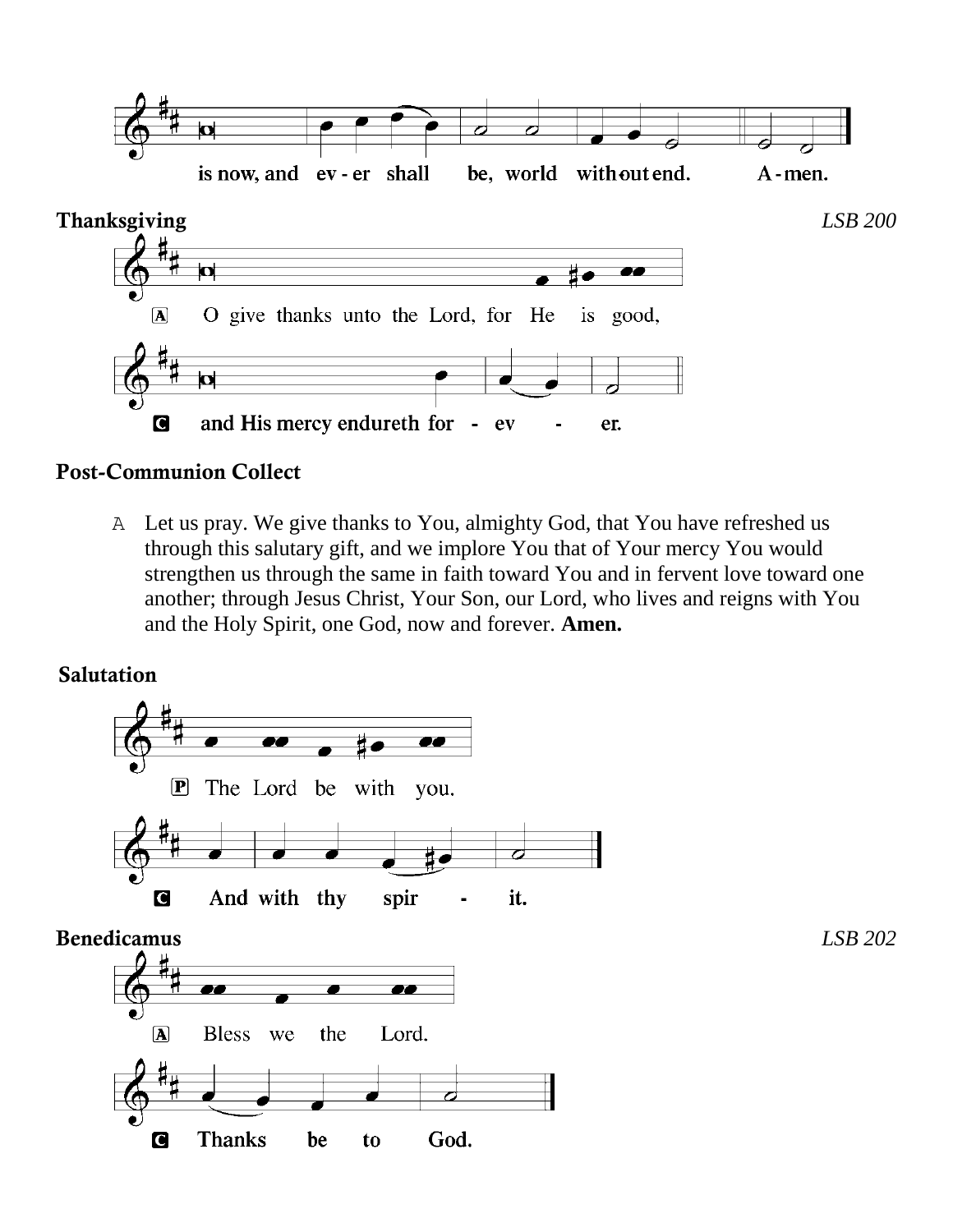

*\_\_\_\_\_\_\_\_\_\_\_\_\_\_\_\_\_\_*

#### **Sung: Amen! Amen! Amen!**

**Hymn to Depart | 822 Alleluia! Let Praises Ring**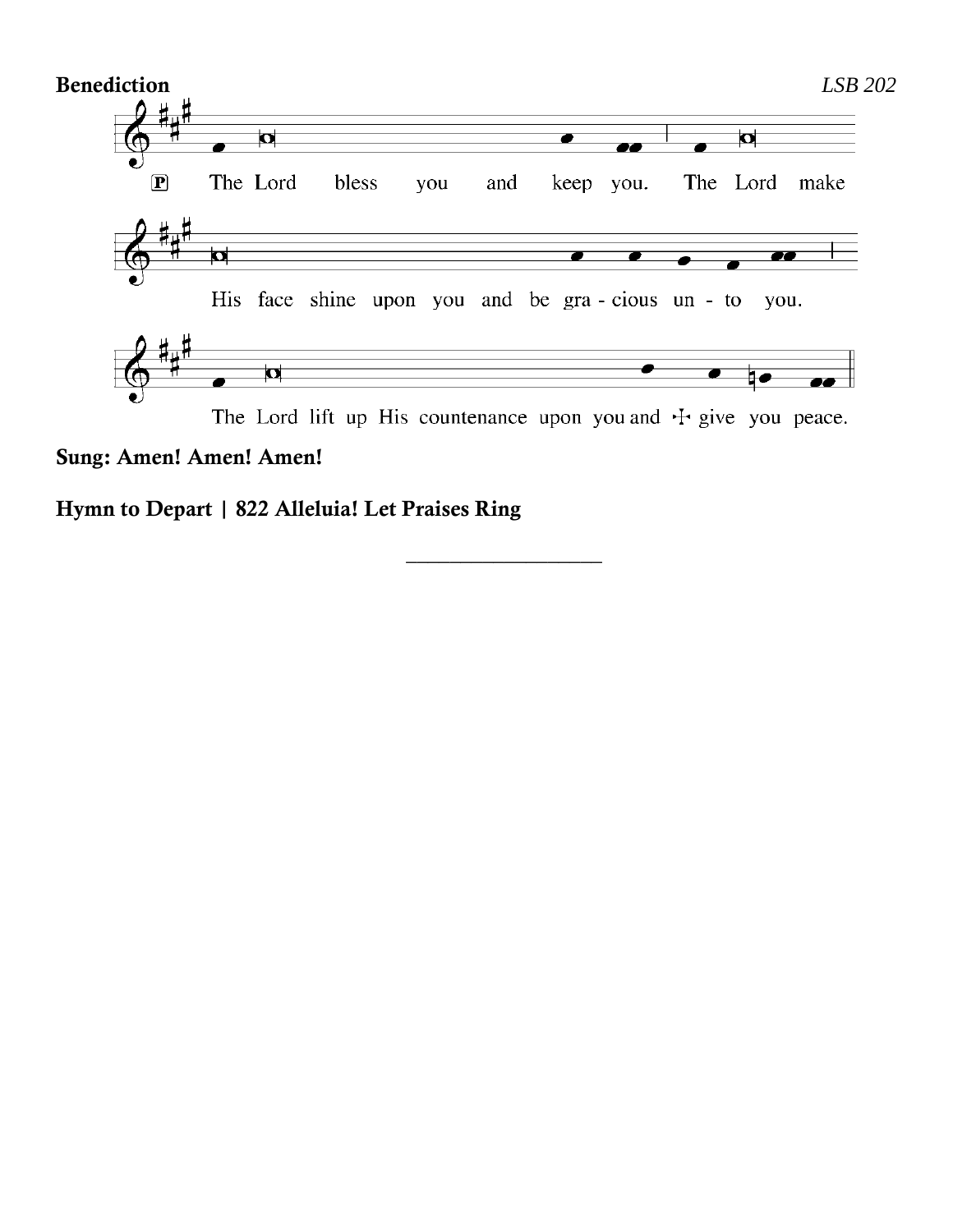

# END OF THE YEAR SUNDAY SCHOOL PARTY

# MAY 15TH @ 11:30am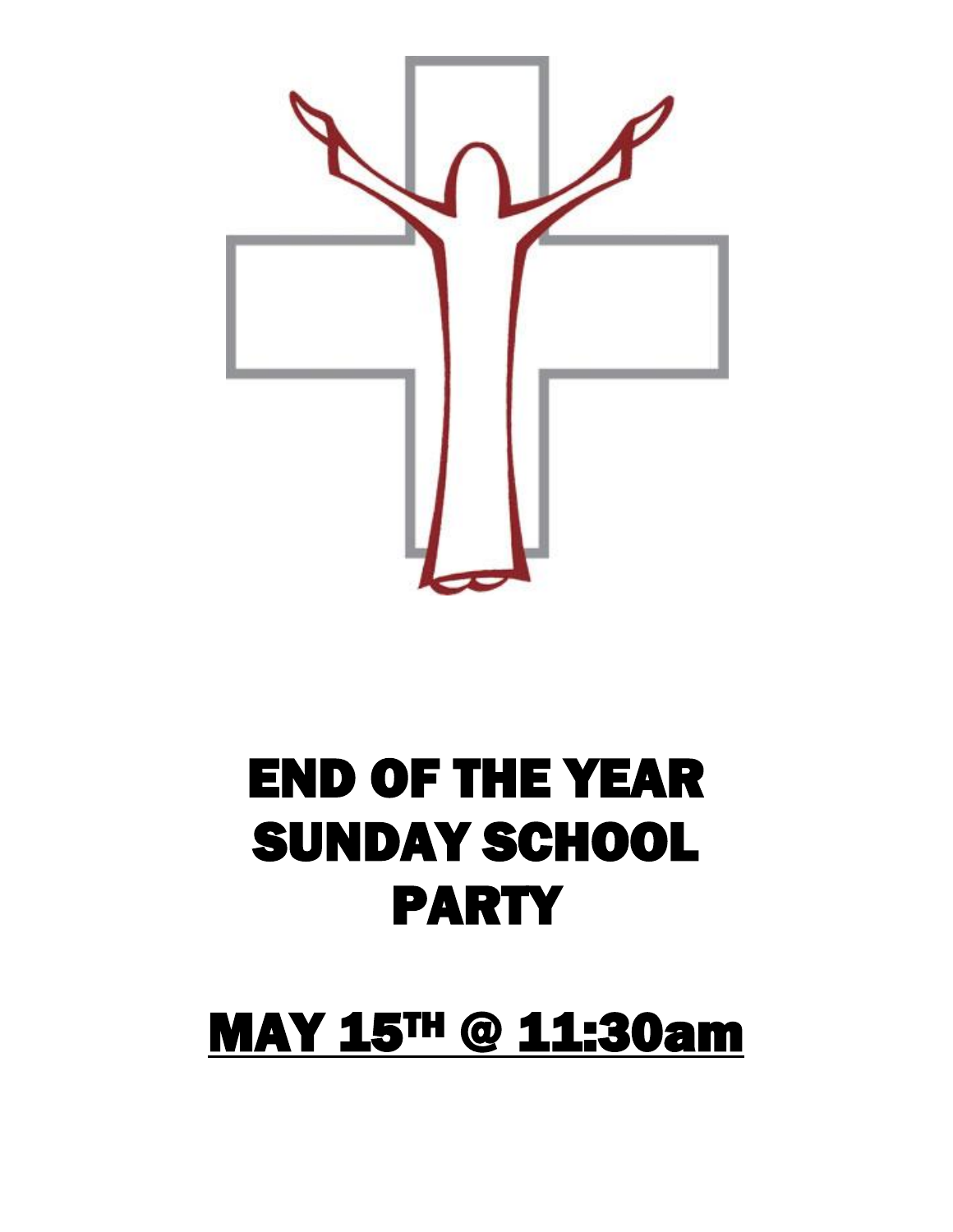# +SIGN UP IN THE NARTHEX +BRING A DISH TO SHARE + ENJOY A FELLOWSHIP MEAL

# WE GIVE THANKS FOR OUR SUNDAY SCHOOL TEACHERS!

# PLENTY OF OUTSIDE FUN FOR KIDS TOO!!

# **Announcements**

#### *St. Paul*

**End-of-Sunday-School Bash today May 15th.** Sunday School is about to close at the end of the month. Our Sunday School teachers are first rate, top notch, irreplaceable. We would like to celebrate them with a meal after later service. Our super superintendent is a smoke master. He will be presenting his culinary delights for our eating pleasure with a lunch served for the whole congregation. Bring a dish to share. Sign up with what you are bringing in the narthex. If weather is good, we will set up outside. Let's be Lutheran and have fun together!!

**One service 5/29.** Starting with Memorial Day weekend, St. Paul will go down to one service for the summer months at 9AM. The last Bible Class, Sunday School, and public school Confirmation Class will be held 5/22. *If you are in public school confirmation, please come to class today*.

**Deacons**. We are looking for two sub-deacons to serve during the summer months, Memorial Day to Labor Day at the one (9AM) service. It is not necessary to be present at all the services in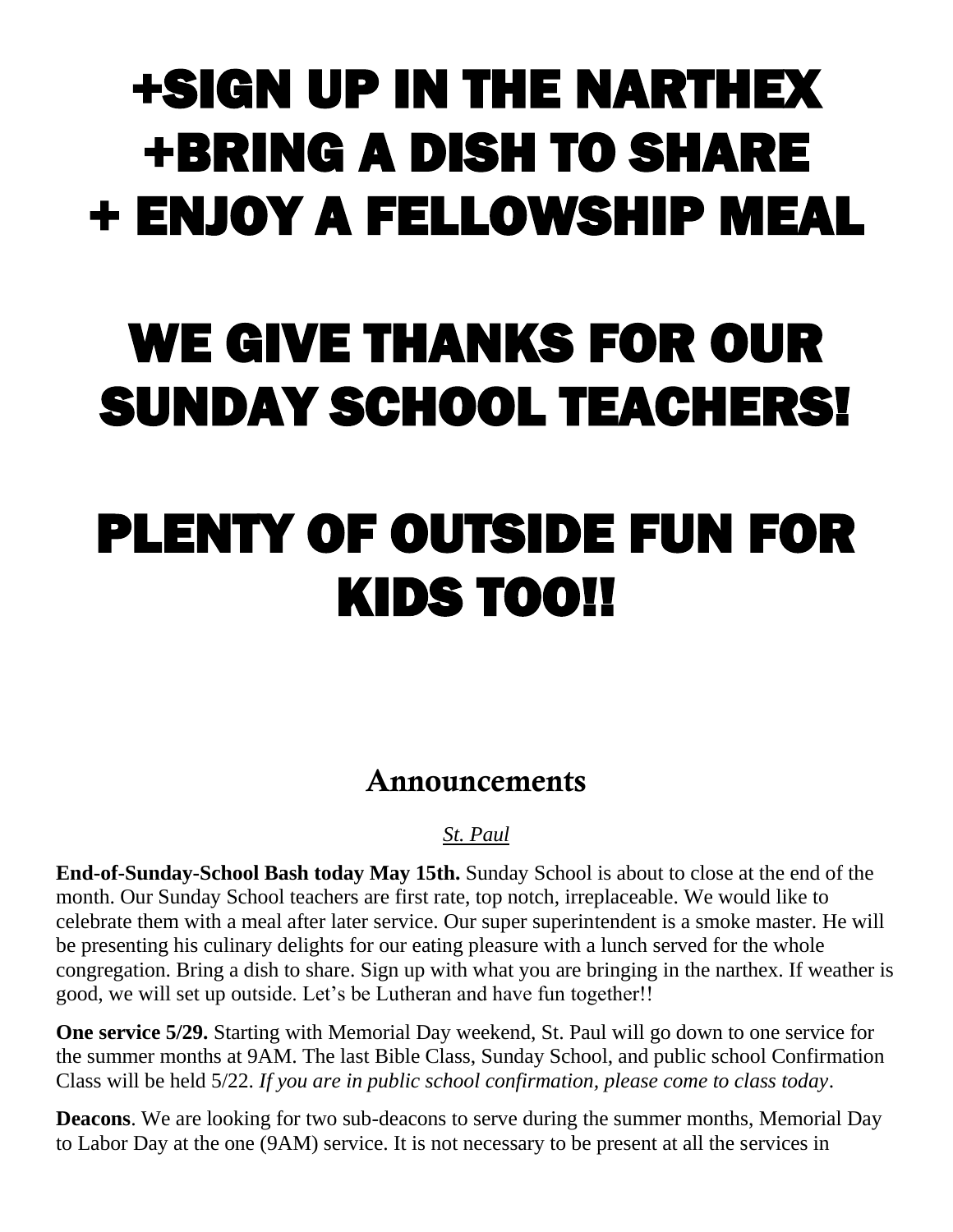summer to volunteer for this position. Any volunteers would be trained by the current deacons: Tim Ehlerding, Alex Steiner, Kyle Bluhm, and Corey Bulmahn. Thanks to Jamie Tharp and Mike Hoffman for serving as substitute deacons this spring.

#### *Youth*

*Middle School Youth Event*  May 22; 6:30-8:30 p.m. – Wyneken Service and Game Night

*High School Youth Activities*

May  $1 -$ Confirmation Day (no youth gathering) May 8 – Mother's Day (no youth gathering) May 15; 6:30-8:30 p.m. – Gathering at Parsonage 1 May 22; 6:30-8:30 p.m. – Wyneken Service and Game Night May 29 – Memorial Day Weekend (no youth gathering)

#### *Wyneken*

**SGO Applications** Due June 1 - We encourage all families to apply. Applications were mailed to families April 29. The application deadline for the 2022-2023 school year is by noon on June 1, 2022. All forms and a completed application must be in the school office by this date. When you submit your application, please also provide a copy of the first page of your 2021 Federal Tax Return -1040 with the Household size and Adjusted Gross Income as documentation of your income. Remember the determination of need is based upon your Adjusted Gross Income. Only our business assistant, Mrs. Cheryl Reinking and principal will see these tax documents to ensure privacy for our families. *Please note that a separate application is required for each child. Each application must be completed in its entirety, and each application must have proof of current income attached.* If you need a new application, copies are available in the school office or may be found at [www.wyneken.org.](http://www.wyneken.org/) Please contact the school office (Mrs. Reinking or Mr. Gavrun) with any questions.

**Accreditation approved.** Wyneken maintains National Lutheran School Accreditation as well as with the State of Indiana. Many thanks to all who helped with our recent NLSA reaccreditation process! Our validation team has recommended full reaccreditation and indicated we received an improved overall score since our last cycle. The team also pointed out six areas of distinction where Wyneken is excelling! A special thanks to all who served on our steering committee, sub committees, and those on our validation team.

**First Grade Teacher.** We thank God for the faithful service of *Miss Abby Springer* over the last three years. May our gracious Lord bless Miss Springer, who will leave the current grade one position at the end of the school year to pursue other interests. The Wyneken Board of Education extended this open teaching position to *Mrs. Amber Oedewaldt*. We rejoice that Mrs. Oedewaldt has accepted this position and look forward to having her as part of our Wyneken family in the 2022-2023 school year! Mrs. Oedewaldt currently serves as a third grade teacher at Holy Cross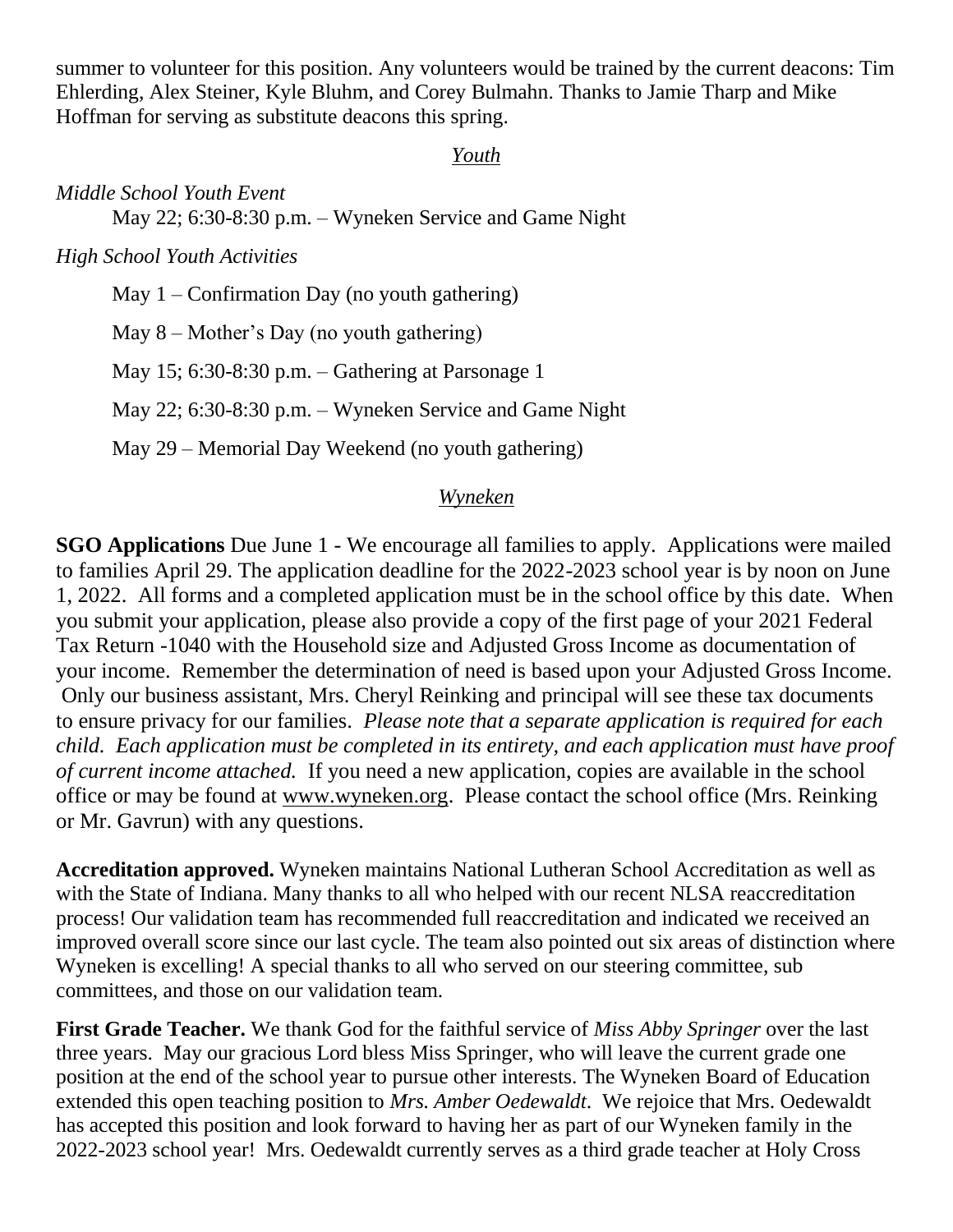Lutheran School in Fort Wayne and resides in Decatur with her husband, Rev. Zach Oedewaldt (Associate Pastor at Zion, Decatur). We pray blessings upon her service here and look to warmly welcome her.

**Mrs. Fuhrman retiring.** We thank God for the faithful service of *Mrs. Danielle Fuhrman!* Over the last 28 years, Mrs. Fuhrman has been an amazing blessing to Wyneken and recently announced her intention to enter into retirement at the end of the current school year. If you have cards or word of thanks, please send them to the attention of Mr. Gavrun at Wyneken with the words "Thank you Mrs. Fuhrman". Our school board is planning to honor Mrs. Fuhrman with a special reception at the end of the school year. Additional details will be publicized soon.

**School Secretary sought.** The Wyneken school board is seeking a full-time school secretary. A cover letter along with resume may be sent to Mr. Andrew Gavrun. For additional information, please contact Mr. Gavrun at 260-639-6177 or [principal@wyneken.org.](mailto:principal@wyneken.org) A full job description will be provided by request.

**Teacher's aide sought.** Wyneken Memorial Lutheran School is seeking a part-time teacher's aide for the 2022-2023 school year. Interested individuals should send a cover letter along with resume to Mr. Andrew Gavrun. For additional information, please contact Mr. Gavrun at 260-639-6177 or [principal@wyneken.org.](mailto:principal@wyneken.org)

**May Activities:** Apr 19-May 13, ILEARN Testing (K-8); May 2-7, 8<sup>th</sup> grade trip to Washington DC; May 5, National Day of Prayer; May 5, Preschool/Pre-K Zoo trip; may 6, 2<sup>nd</sup> grade to Omni Source; May 10,  $8<sup>th</sup>$  grade trip Junior Achievement; May 10, grades 5-6 Zoo trip; May 12-13,  $6<sup>th</sup>$  grade Outdoor Ed@CampLutherhaven; May 13, 7<sup>th</sup> grade trip Henry Ford Museum; May 16, AR-Dairy Queen rewards; May 17, AR Pizza Hut rewards; May 19, grades 4-5 to Limberlost, Geneva; May 20, grades 3-4-5 Roller Skating trip; May 25, 8<sup>th</sup> grade graduation; May 26, Last day of school.

TWO MAKE UP DAYS HAVE BEEN ADDED TO THE END OF OUR SCHOOL YEAR. OUR LAST DAY OF SCHOOL WILL BE THURSDAY, MAY 26. THERE WILL BE NO BUS TRANSPORTATION ON THESE DAYS – EVERYONE WILL BE CAR LINE OR LOBBY PICK UP. EIGHTH GRADE GRADUATION WILL BE WEDNESDAY, MAY 25 AT ST. JOHN, BINGEN, AT 7:00PM.

**Wyneken SCRIP**: The SCRIP order form is available on the school website. A limited variety of gift cards/certificates are available for purchase in the school office during business hours, 8am-3pm. To make a special order, contact any of our representatives - SCRIP Coordinator is Heather Yeager (Preble); SCRIP Representatives are: Jennifer Faurote (Preble), Teegen Brock (Bingen), Cheryl Lengerich (Friedheim).

*A new Scrip Coordinator* is needed to take over at the end of this school. Please prayerfully consider serving your church and school in this volunteer capacity. If interested, contact Mr. Gavrun at Wyneken at [principal@wyneken.org](mailto:principal@wyneken.org) or 260-639-6177. Thank you.

Bellmont Cadet Football: Flag Football sign-up – May 15 from 2-4pm at Bellmont High School Football Field. Questions about the program contact Brad Weber at 260-452-7045.

*District, Synod, Other*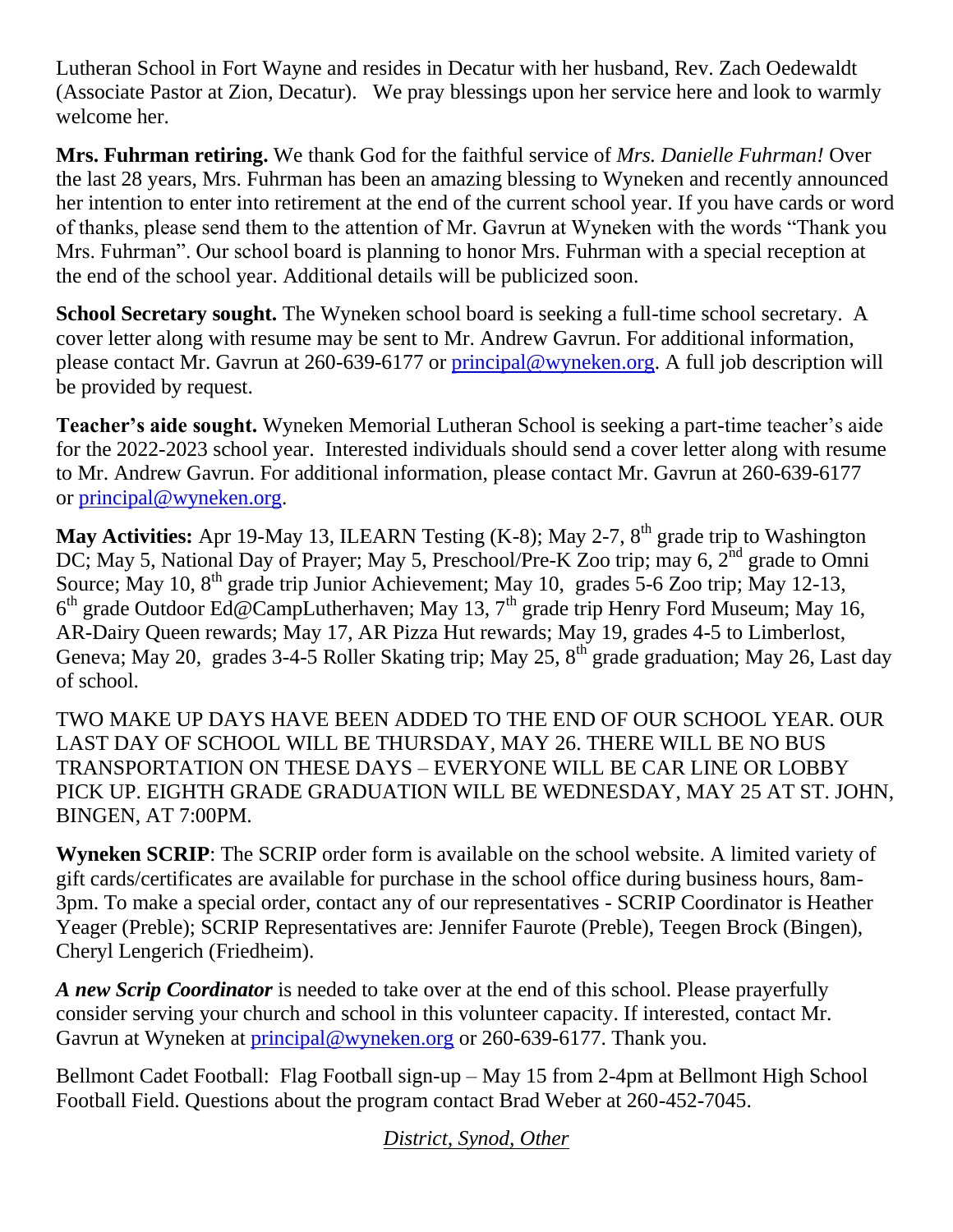**Organ Recital, Hymn Fest.** You are invited to an Organ Recital and Hymn Fest led by Kantor Matthew Machemer of the Seminary on Sunday, May 22 at 1PM at St. Peter, Fuelling, 1033 E 1100 N, Decatur. Brunch will be provided before the service.

**Lutherhaven.** There are programs for kindergarten all the way through High School, as well as some time for the whole family! Register online at [www.lutherhaven.org](http://www.lutherhaven.org/) or call for more information 636.7101.

## **Prayer of the Church**

- **+Sick and Recovering:** Isaak Windoloski, Tamara Dahling, Edna Mesing.
- **+Expectant mothers:** Alisha Bulmahn, Karmen Elwer.
- **+The Homebound**: Edna Mesing (Woodcrest); Marge Merriman (Woodcrest Assisted Living); Wilda Scheumann, Ken Schueler, Bonnie Gallmeyer, Ted Reinhart, Don Haines (home).

+**Birthdays:** Jerry Gallmeyer, Danielle Meshberger, Shannon Merriman, Garrett Strome, Leslie Miller, Laura Baker.

# **Acolytes 5/15**

\_\_\_\_\_\_\_\_\_\_\_\_\_

8am Kord Fuelling 10:15am Derick Vogel

# **Attendance**

**\_\_\_\_\_\_\_\_\_\_\_\_\_\_\_\_\_\_**

Wed  $5/4$  10 5/8 219